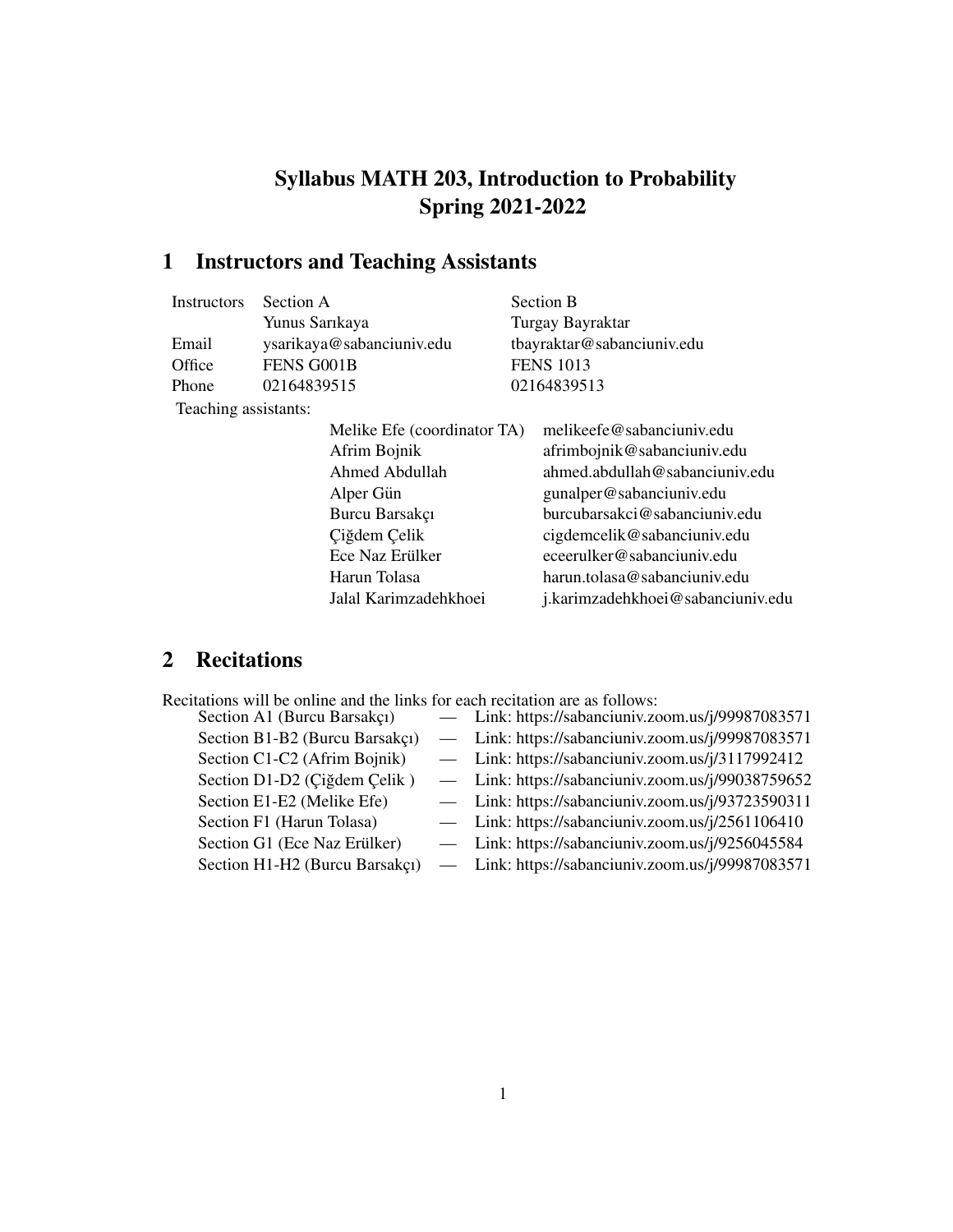#### 3 Office hours

| <b>Office hours instructor:</b> |                       |                                           |
|---------------------------------|-----------------------|-------------------------------------------|
| Yunus Sarıkaya                  | By appointment        | https://sabanciuniv.zoom.us/j/5179244142  |
| Turgay Bayraktar                | By appointment        | https://sabanciuniv.zoom.us/j/99557934074 |
| <b>Office hours TA's:</b>       |                       |                                           |
| Afrim Bojnik                    | Monday 14:40-15:30    | https://sabanciuniv.zoom.us/j/3117992412  |
| Burcu Barsakçı                  | Tuesday 13:40 - 14:30 | https://sabanciuniv.zoom.us/j/99987083571 |
| Ciğdem Çelik                    | Monday 13.40-14.30    | https://sabanciuniv.zoom.us/j/99038759652 |
| Ece Naz Erülker                 | Tuesday 9.40-10.30    | https://sabanciuniv.zoom.us/j/9256045584  |
| Harun Tolasa                    | Wednesday 14.40-15.30 | https://sabanciuniv.zoom.us/j/2561106410  |
| Melike Efe                      | Monday 14:40-15:30    | https://sabanciuniv.zoom.us/j/98571878742 |

#### 4 Lecture Time and Venue

1. Lectures will be in-class and simultaneously live-streamed via Zoom. For those of you who wish to follow online, the Zoom links will be posted on SUCourse+. In order to have access to them, you must be logged in to Zoom with your Sabanci account. The lecture recordings will be made available afterwards, so that you can also watch them at a later time. They are going to be posted on SUCourse+.

Section A Wednesday 8.40-9.30 Friday 8.40-10.30 FENS G077 - Meeting ID: 989 2729 0363 Section B Wednesday 9.40-10.30 Friday 12.40-14.30 FENS G077- Meeting ID: 995 5793 4074 Section A - Lecture Zoom Link: https://sabanciuniv.zoom.us/j/98927290363

Section B - Lecture Zoom Link: https://sabanciuniv.zoom.us/j/99557934074

#### 5 Textbook

John Freund's Mathematical Statistics with Applications, 8th Edition, Pearson-Prentice Hall, 2004, ISBN 978-1-292-02500-1. It can be obtained through the following link: https://www.homerbooks.com/urun/johne-freunds-mathematical-statistics-with-applications

#### 6 Prerequisite and Corequisite

Prerequisite is a grade at least D for MATH 102. MATH 203R is a corequisite.

#### 7 Course Description

The course covers the material listed below. Chapters refer to the above mentioned textbook.

• Chapter 1: Introduction and Combinatorial Methods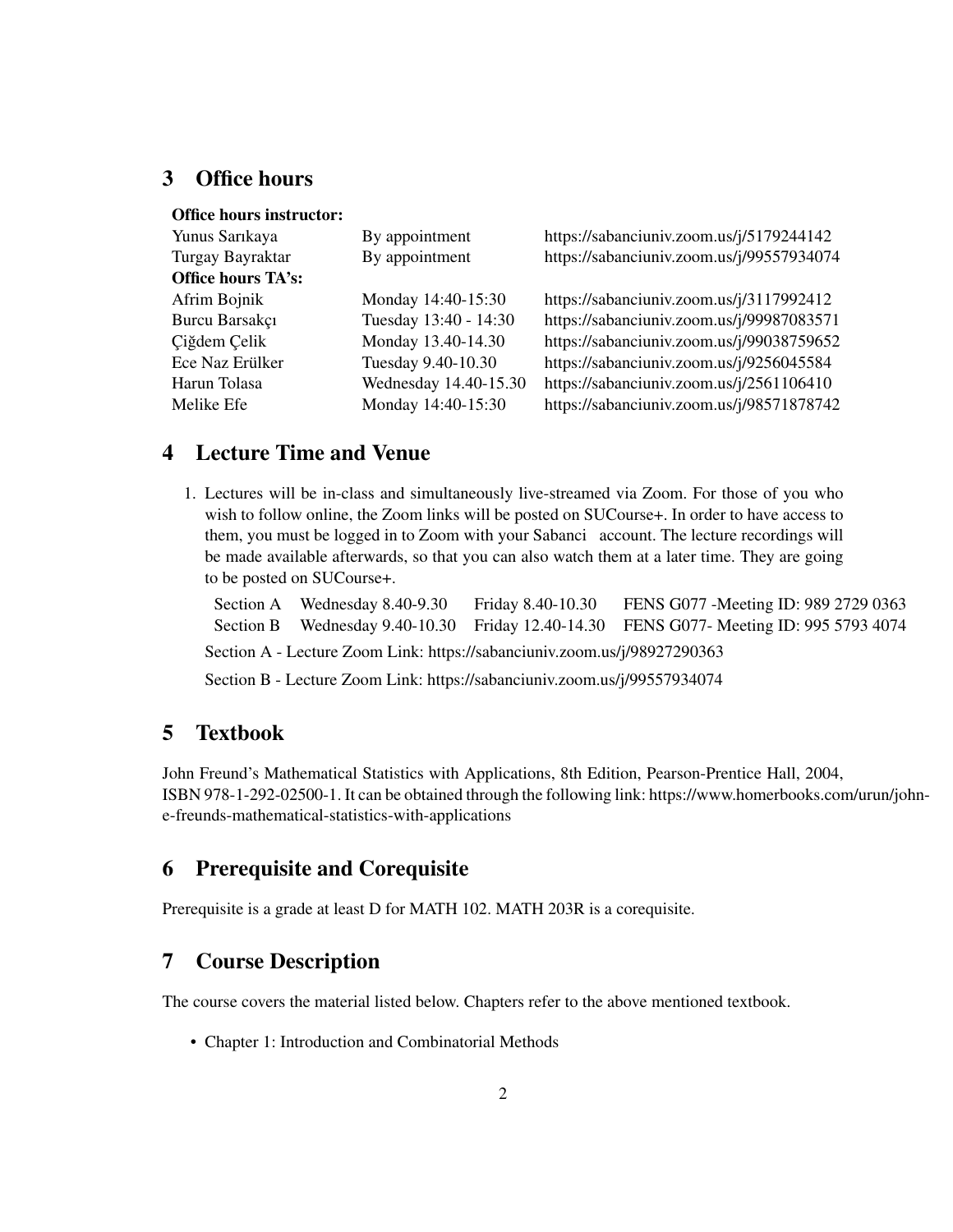- The Basic Principles of Counting
- Permutations
- Combinations
- Multinomial Coefficients
- Chapter 2: Probability
	- Sample Space and Events
	- Postulates of Probability
	- Some Rules of Probability
	- Conditional Probability
	- Independent Events
	- Bayes' Theorem
- Chapter 3,4,5: Discrete Random Variables
	- Discrete Random Variables (Ch. 3.1)
	- Discrete Probability Functions and Cumulative Distribution Functions (Ch. 3.2)
	- The Expected Value of a Discrete Random Variable (Ch. 4.1)
	- Moments, Variance of a Discrete Random Variable (Ch. 4.3)
	- Moment Generating Function a Discrete Random Variable (Ch. 4.5)
	- Special (Discrete) Probability Distributions (Selected Sections)
		- \* The Uniform Distribution (Ch. 5.2)
		- \* The Bernouilli and Binomial Distributions (Ch. 5.3 and Ch. 5.4)
		- \* The Negative Binomial and Geometric Distributions(Ch. 5.5)
		- \* The Hypergeometric Distribution(Ch. 5.6)
		- \* The Poisson Distribution (Ch. 5.7)
- Chapter 3,4,6: Continuous Random Variables
	- Continuous Random Variables (Ch. 3.3)
	- Continuous Probability Densities and Cumulative Distribution Functions (Ch. 3.4)
	- The Expected Value of a Continuous Random Variable(Ch. 4.2)
	- Moments, Variance of a Continuous Random Variable (Ch. 4.3)
	- Chebyshev's Theorem (Ch. 4.4)
	- Moment Generating Function a Continuous Random Variable (Ch. 4.5)
	- Special Probability Densities (Selected Sections)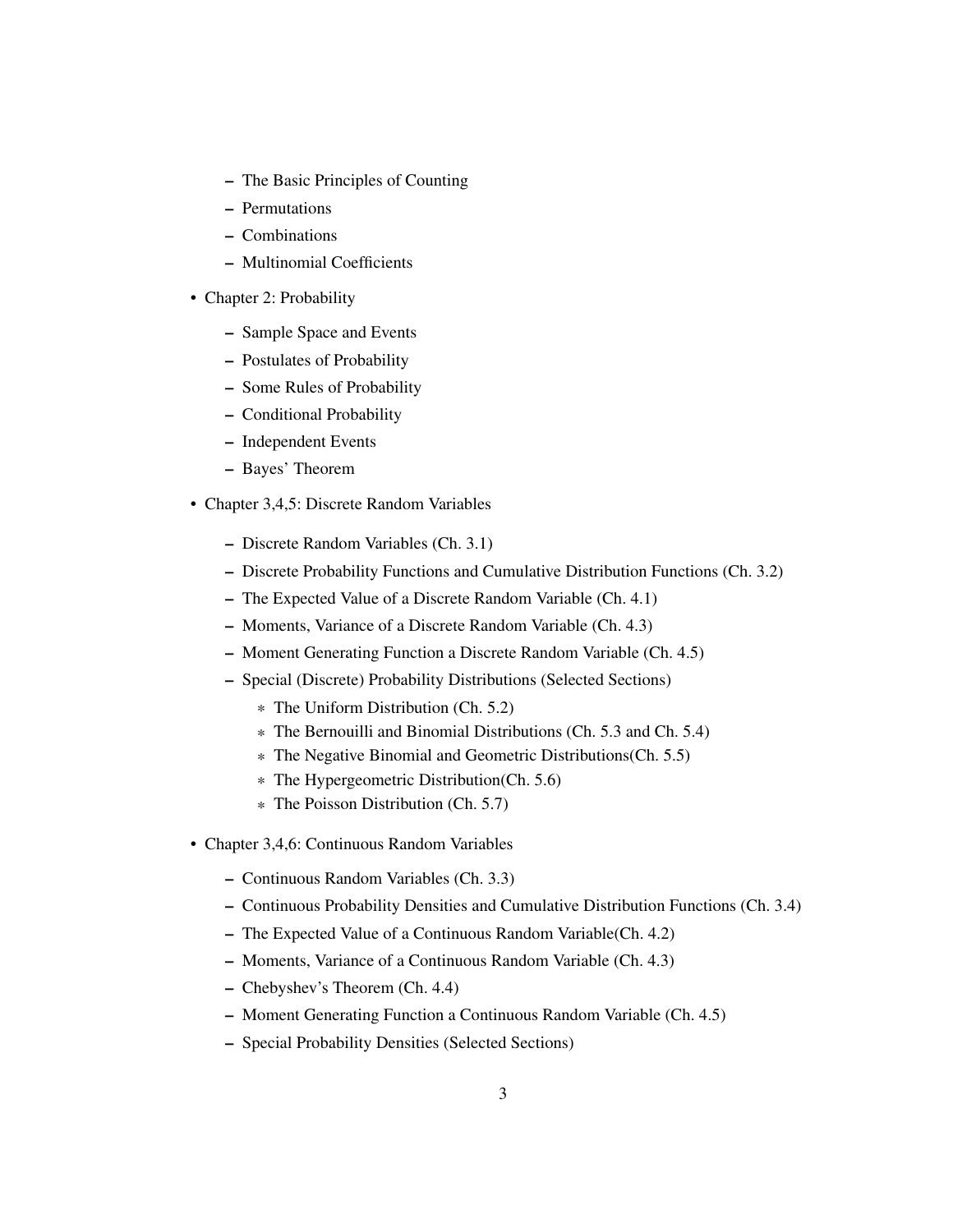- \* The Uniform Distribution (Ch. 6.2)
- \* The Gamma and Exponential (Ch. 6.3)
- \* The Normal Distribution (Ch. 6.5)
- \* The Normal Approximation to the Binomial Distribution (Ch. 6.6)
- Chapter 3,4,5,6: Multivariate Random Variables
	- Multivariate Distributions (Ch. 3.5)
	- Marginal and Conditional Distribution Functions (Ch. 3.6 and Ch. 3.7)
	- Product Moments, Covariance(Ch. 4.6)
	- Moments of Linear Combinations of Random Variables (Ch. 4.7)
	- Conditional Expectation (Ch. 4.8)
	- Special Joint Probability Distributions (Selected Sections)
		- \* Multinomial Distribution (Ch. 5.8)
		- \* Multivariate Hypergeometric Distribution (Ch. 5.9)
		- \* Bivariate Normal Distribution (Ch. 6.7)
- Chapter 7: Functions of Random Variables
	- Distribution Function Technique
	- Moment Generating Function Technique
- Chapter 8: Sampling Distributions
	- Samples, the Distribution of the Mean
	- The Law of Large Numbers, the Central Limit Theorem

#### 8 Exam Policy and Dates

• There will be 2 midterms **during** the semester and a final exam **after** the semester. The tentative dates are as follows:

Midterms (30% each): MT1 Saturday, April 2nd between 10.00-11.30am MT2 Saturday, May 21st between 10.00-11.30am Final (40%): TBA (During Finals Weeks) Attendance Quiz (5% Bonus): 8-10 attendance quiz will be given and the best 6-8 will be taken.

• Midterm: All the exams will be given in-person on campus unless otherwise determined by the faculty board. The dates will be announced later. More details will be announced on SU-Course+ in due time.

Final Exam: The final exam will be given in-person, on campus, during the finals week. The date and time of the nal exam is determined by Student Resources and the instructors cannot change it. More details will be announced on SUCourse+ in due time.